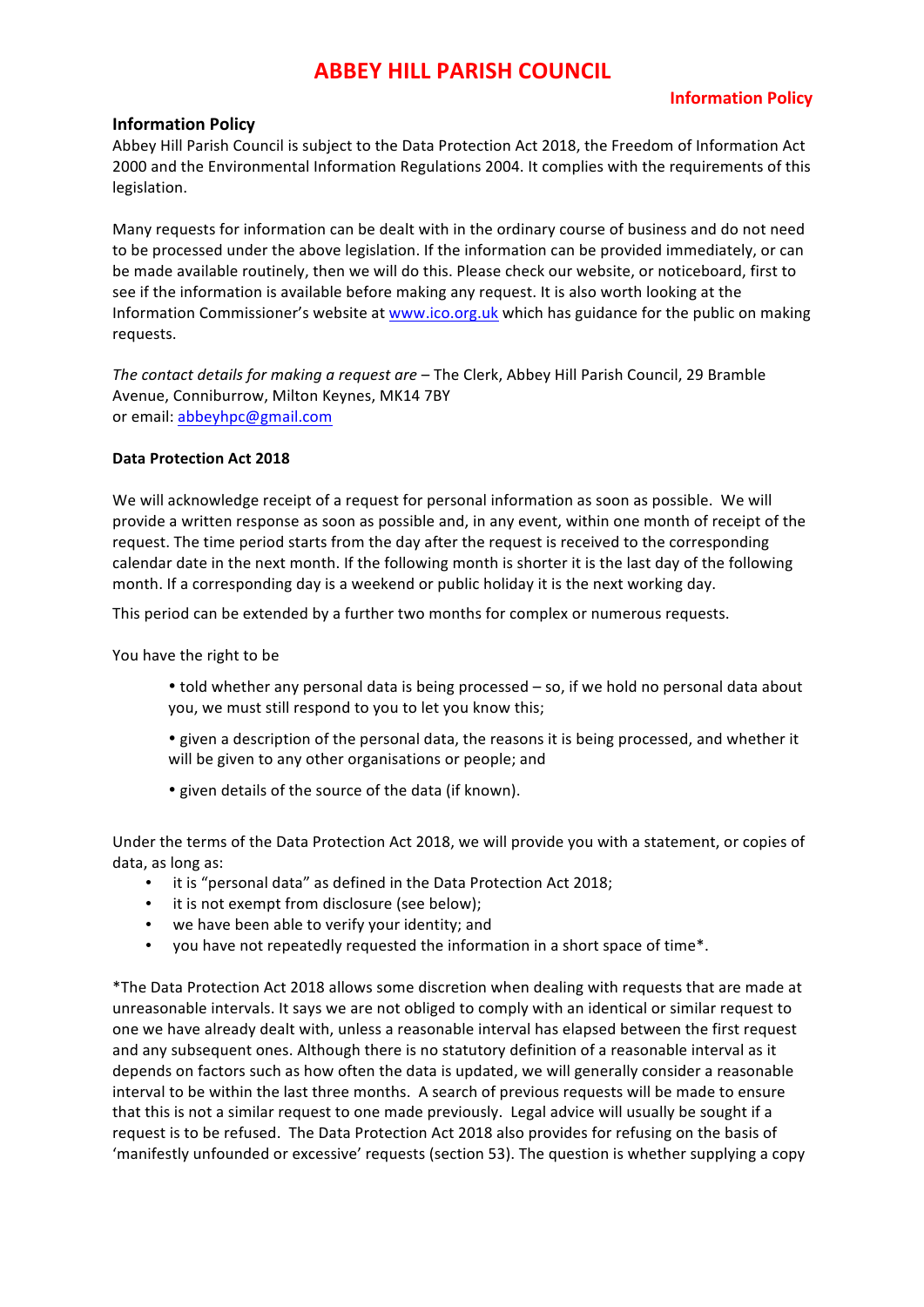## **Information Policy**

of the requested information in permanent form would result in so much work or expense as to outweigh the requester's right of access to their personal data.

### **Exemptions**

Possible exemptions include (this list is not exhaustive):

- References given (not received)
- Publicly available information
- Management information (such as restructuring or possible redundancies)
- Negotiations with the requestor
- Legal advice and proceedings
- Third party data

#### Freedom of Information Act 2000 ("FOI")

#### **Timescales and ways of making requests**

We will respond to an FOI request in 20 working days counting the first working day after the request is received as the first working day. An FOI request can be made by anyone, from anywhere, for any purpose. It must be in writing and there must be a return address to send the information to. We will confirm or deny whether we hold the information within the 20 days. If we do not hold the information we will explain why not. We will let you know if we need longer than 20 days to apply the public interest test and we will tell you at that point what exemptions we are looking at and how long we think we need. If we do need more time to apply the public interest test this will be up to a maximum of a further 20 working days so the total time will be a maximum of 40 working days.

#### **Refusal**

We may refuse a request if we consider that:

- it is vexatious (designed to cause disruption or annoyance rather than having a serious purpose, see below)
- to comply would exceed the statutory cost limit  $(E450$  with staff time charged at £25 an hour which is the statutory rate). If we believe it will exceed the cost limit we will issue a refusal notice and invite the applicant, if possible, to revise the request to make it less expensive.
- it falls within an exemption under the legislation (see below)

#### **Charging**

We can charge for photocopying and disbursements and can request these fees in advance by issuing a fees notice within twenty working days of receipt of the request. When the fees notice is issued the time limit for responding stops. If we do not receive the fee within three months we are not obliged to comply with the request.

#### **Clarification**

We can seek clarification about what is being requested. The time limit for responding stops whilst we wait for a response to our request for clarification.

#### **Exemptions**

The most common exemptions are: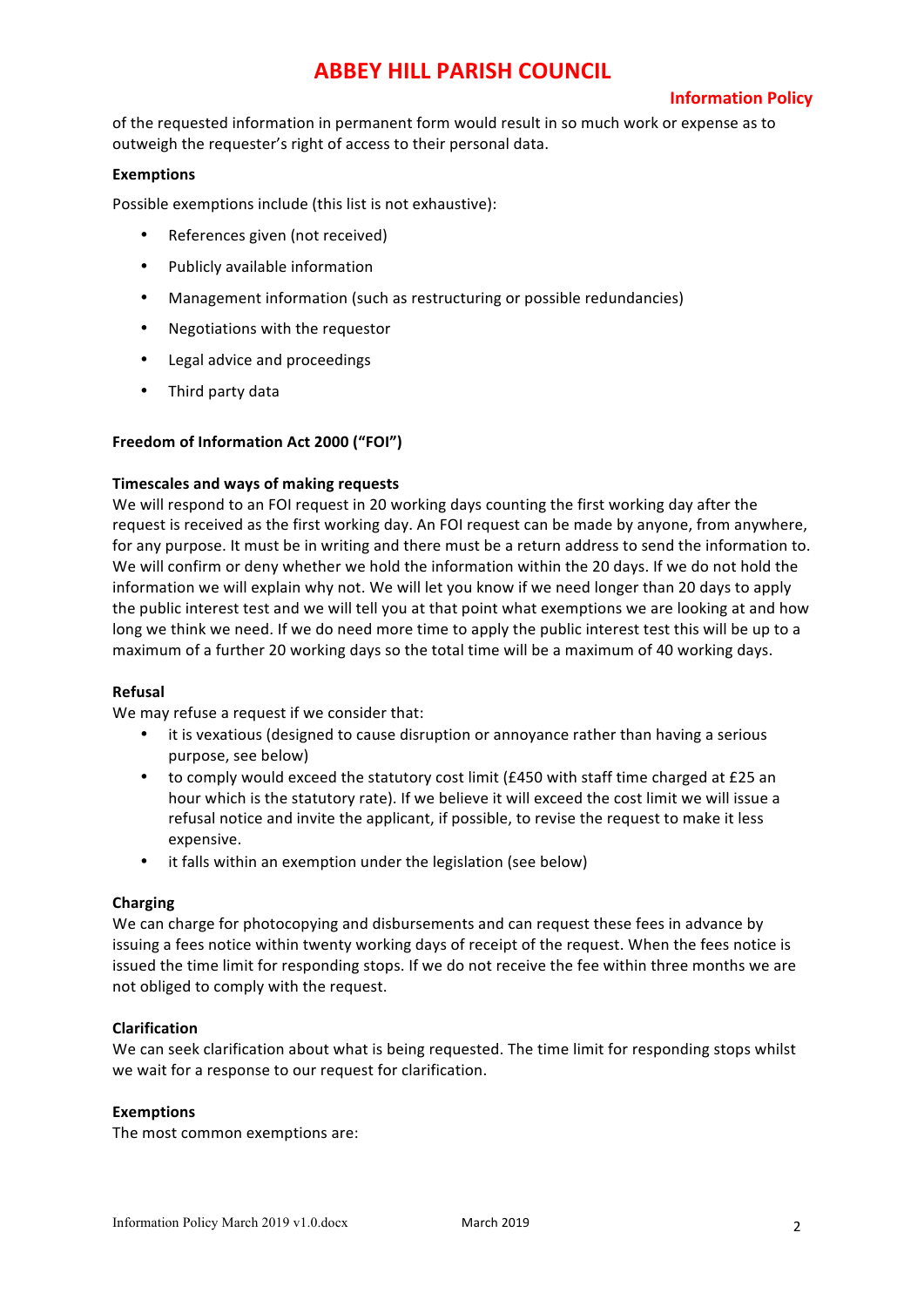## **Information Policy**

Section 21 – information reasonably accessible to the applicant by other means. There is a duty to confirm or deny whether we hold it and to tell the requestor where they can find it. This is an absolute exemption which means the public interest test does not need to be applied, (see below).

Section 22 – information intended for future publication. This means it is in draft, still being worked on but when completed, or approved, it will be published. The public interest test must be applied here.

Section  $31$  – prejudicial to law enforcement (preventing crime, collecting tax)

Section  $36$  – prejudicial to the effective conduct of public affairs

Section  $40$  – personal data

Section 42 - legal professional privilege

Section 43 - commercial sensitivity

All except section 21 are qualified exemptions requiring the application of the **public interest test.** This means weighing up whether the public interest is best served by disclosing the information, or not disclosing it.

### Environmental Information Regulations 2004 ("EIR")

Environmental information broadly relates to:

- Air, atmosphere, water, soil, land, landscape, plants, animals, biological diversity and genetically modified organisms
- Emissions, discharges, noise, energy, radiation, waste, recycling, and pollution
- Measures and activities such as policies, plans and agreements
- Reports, cost benefit analysis and economic analysis
- The state of human health and safety, contamination of the food chain
- Cultural sites and built structures ( the effect of the environment on the human world)
- Planning and development, building control, construction and renovation, floods and flooding issues, land use, traffic, parking, location of mobile phone masts and demolition of buildings

It covers documents, photos or maps. There is no distinction between formal approved documents, and anything else. The duty is to make the information **available.** This is not the same as the duty to disclose under FOI.

There are 20 working days to respond to the request. Unlike FOI there is no extension to the time limit for consideration of the public interest test. A further 20 days is permitted though if the request is complex, or there is a large amount of information involved. There is no right to charge for inspection. Cost recovery is permitted provided the reasonable charges are published in advance.

#### **Exceptions**

There are exceptions to the requirement to disclose, these exceptions are subject to the public interest test like FOI. The exceptions are,

- personal data
- information not held when the request was made
- the request is manifestly unreasonable (similar to "vexatious" under FOI but with "manifestly unreasonable" used instead. The courts have treated both in the same way)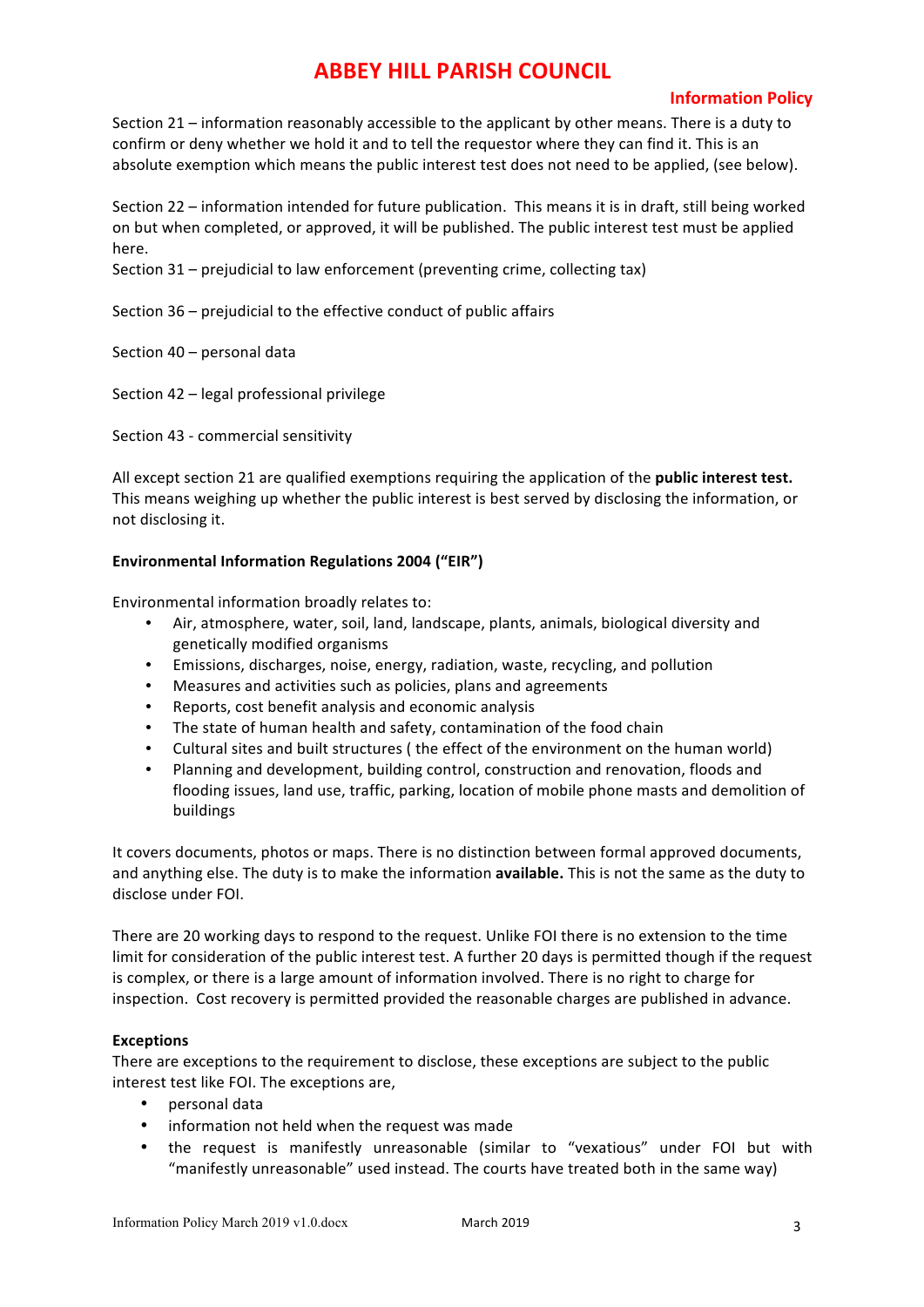## **Information Policy**

- $\bullet$  the request is too general
- information is in draft or is unfinished
- information is an internal communication
- disclosure would adversely affect the course of justice or commercial confidentiality.

There is a lot of guidance, and case law, on the use of both FOI exemptions and EIR exceptions which can be found on the Information Commissioner's website at www.ico.org.uk.

#### **Publication Schemes**

This is a scheme available via the website, setting out the classes of information that will be made routinely available and any charges. This includes policies and procedures, minutes of meetings, annual reports and financial information. This information is easily and quickly available.

#### **Vexatious Requests**

Whilst Abbey Hill Parish Council wishes to be open and transparent and to provide as much information as possible about the work it does there are occasions when it might be necessary to decide that a request is "vexatious" within the meaning of the legislation. There have been a number of legal cases which have helped to set out what is meant, legally, by "vexatious" and which have confirmed that parish councils have limited resources and that their obligations under the legislation must be proportionate to those resources.

Public authorities do not have to comply with vexatious requests. There is no requirement to carry out a public interest test or to confirm or deny whether the requested information is held.

The key question is whether the request is likely to cause a disproportionate or unjustified level of disruption, irritation or distress. There is no exhaustive list of circumstances. Every case is unique and judged within the context and history of the specific situation.

#### **"Vexatious" Indicators**

- Abusive or aggressive language
- Burden on the authority
- Personal grudges
- Unreasonable persistence
- Unfounded accusations
- § Intransigence
- Frequent/overlapping requests
- Deliberate intention to cause annoyance
- Scattergun approach
- No obvious intent to obtain information
- **■** Futile requests

#### **Process we will follow to determine if a request is vexatious**

The parish clerk deals with all requests for information on behalf of the Parish Council. If a request is considered to be potentially vexatious the clerk will prepare a summary setting out the context and history to the request. This summary will be reviewed by the Parish Council.

#### **The review**

The following will be considered:

- The purpose and value of the request
- Whether the purpose and value justifies the impact on the public authority